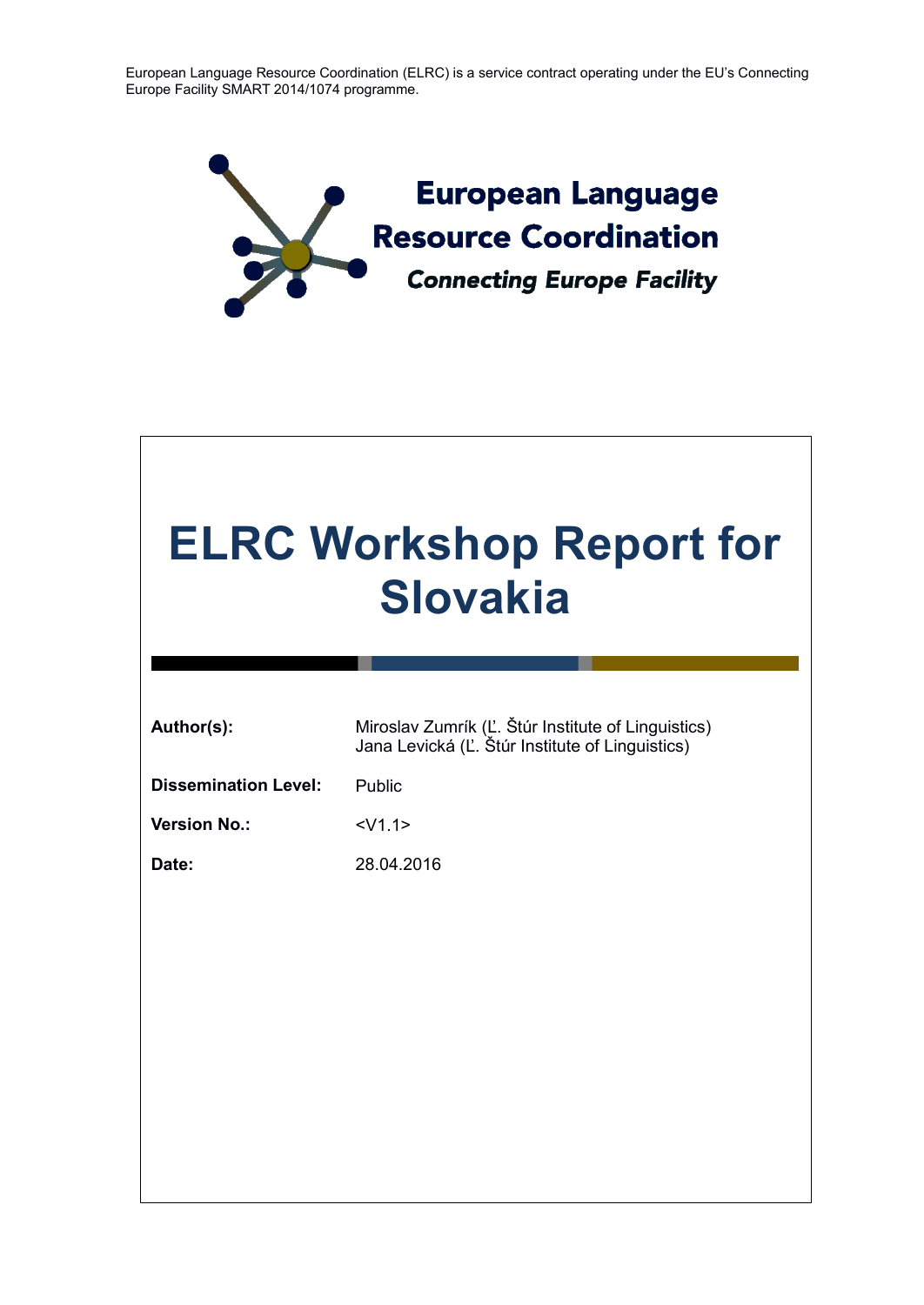

# <span id="page-1-0"></span>**Contents**

| $\mathbf{1}$ |                                                                                    |  |  |
|--------------|------------------------------------------------------------------------------------|--|--|
| 2            |                                                                                    |  |  |
| 3            |                                                                                    |  |  |
|              | 3.1                                                                                |  |  |
|              | 3.2                                                                                |  |  |
|              |                                                                                    |  |  |
|              |                                                                                    |  |  |
|              |                                                                                    |  |  |
|              | 3.6 Session 6: "Languages and Language Technologies in Slovakia"7                  |  |  |
|              | 3.7 Session 7: "CEF.AT – how can Public Institutions benefit from this platform" 7 |  |  |
|              |                                                                                    |  |  |
|              | 3.9 Session 9: "Data and Language Resources: practical aspects and best practice"  |  |  |
|              |                                                                                    |  |  |
| 4            |                                                                                    |  |  |
|              | 4.1                                                                                |  |  |
|              | 4.2                                                                                |  |  |
| 5            |                                                                                    |  |  |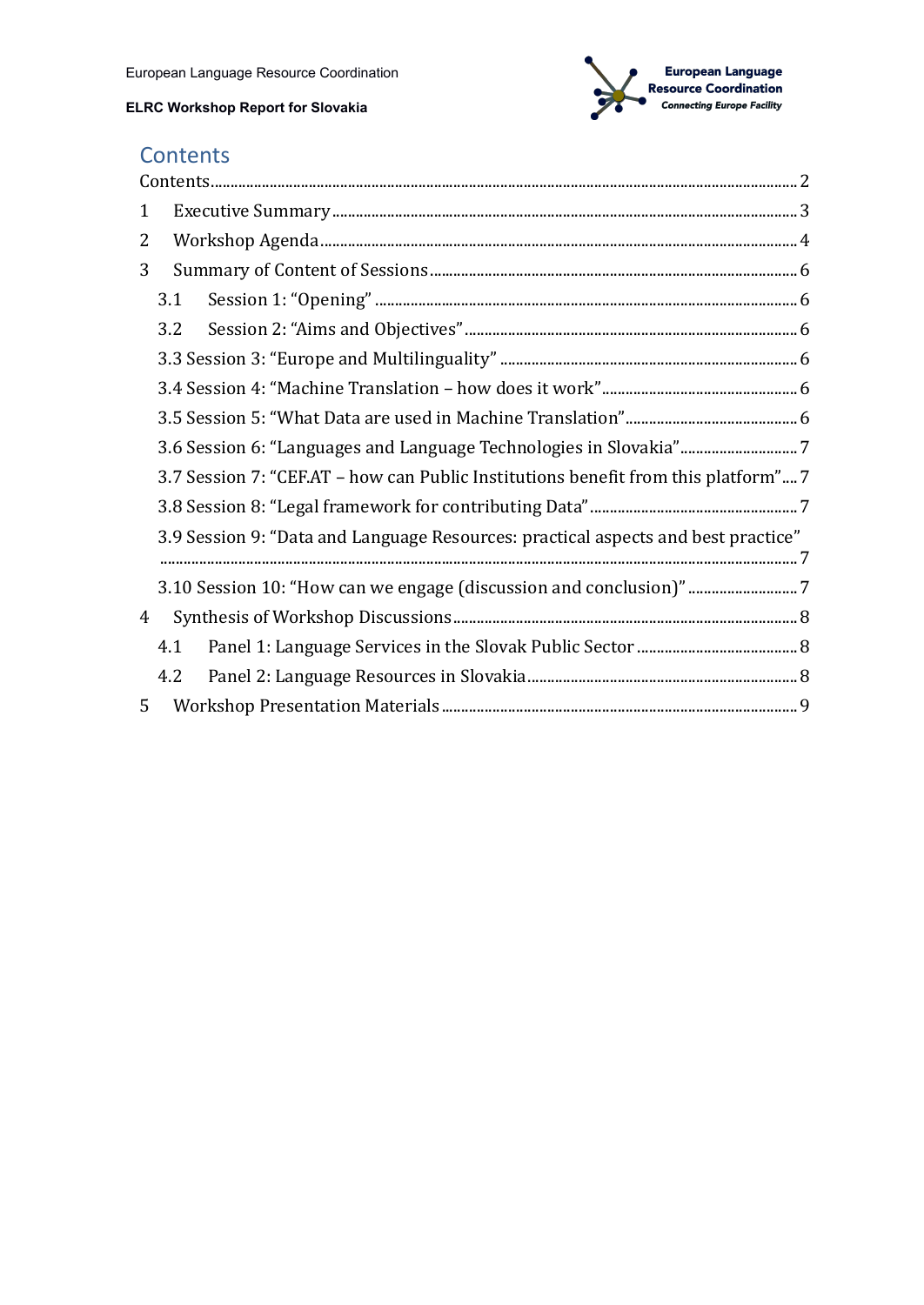

## <span id="page-2-0"></span>**1 Executive Summary**

This document reports on the ELRC Workshop in Slovakia, which took place in Bratislava at the European Information Centre, the seat of EC Representation in Slovakia. It includes the agenda of the event and briefly informs about the content of each individual, interactive and panel workshop session. The event was attended by 67 participants spanning a wide range of ministries and public organizations, as well as some scientists and freelance translators. The dedicated event webpage can be found at: [http://lr](http://lr-coordination.eu/sk/slovakia)[coordination.eu/sk/slovakia.](http://lr-coordination.eu/sk/slovakia)

The workshop was organized by the Slovak National Corpus, the department of Ľudovít Štúr Institute of Linguistics, Slovak Academy of Sciences, together with the Ministry of Culture of the Slovak Republic. The event was supported by the Slovak DGT representation, which provided the premises, technical equipment as well as contacts of potential participants and speakers.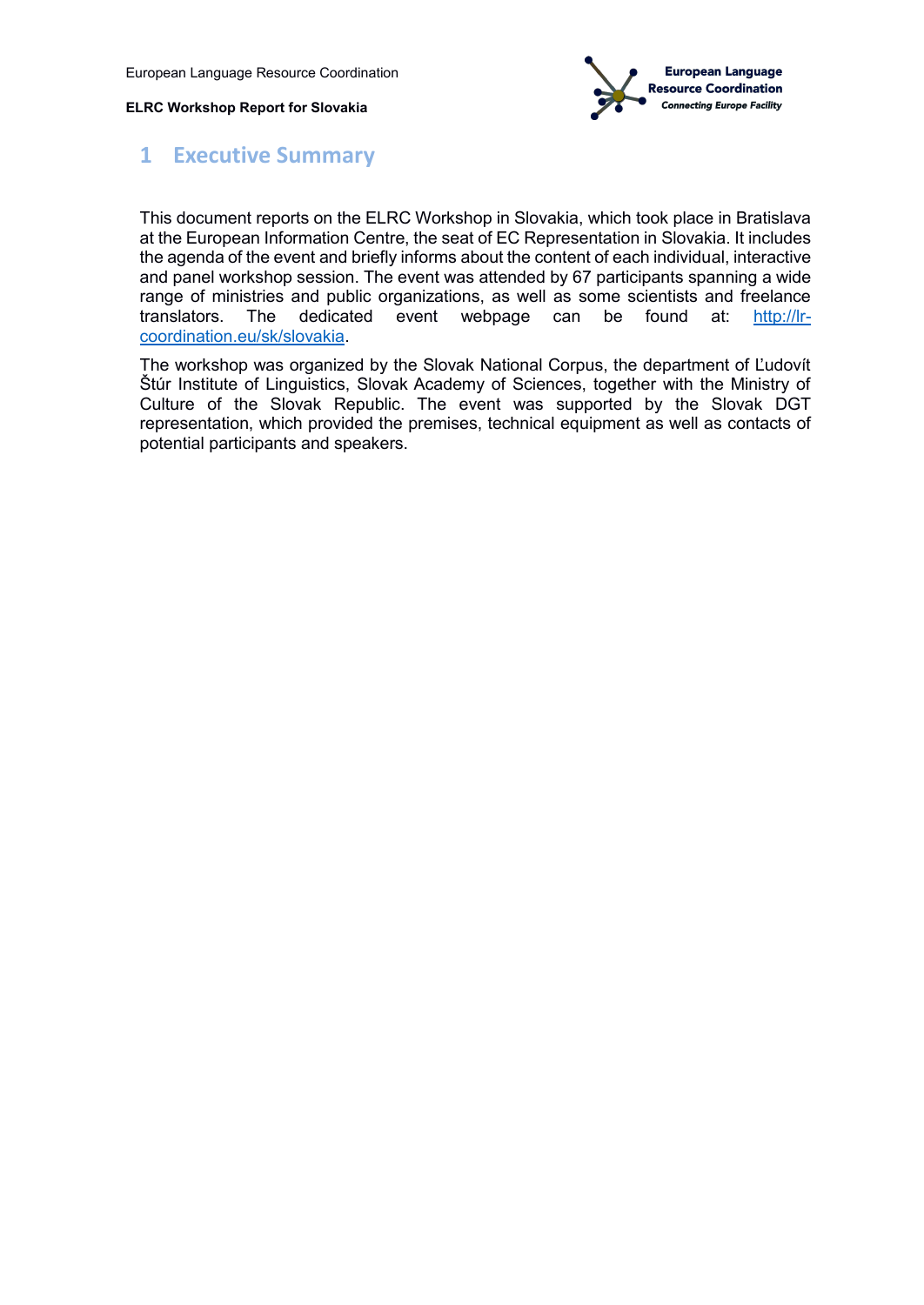

# <span id="page-3-0"></span>**2 Workshop Agenda**

| $8.30 - 9.00$   | <b>Registration</b>                                                                                                                                                                               |
|-----------------|---------------------------------------------------------------------------------------------------------------------------------------------------------------------------------------------------|
| $9.00 - 9.15$   | <b>Opening session</b>                                                                                                                                                                            |
|                 | Dušan Chrenek (Head of EC Representation)                                                                                                                                                         |
|                 | Zuzana Komárová (Ministry of Culture of the Slovak Republic)                                                                                                                                      |
|                 | Mária Šimková (Ľ. Štúr Institute of Linguistics, Slovak Academy of<br>Sciences)                                                                                                                   |
|                 | <b>Stelios Piperidis (ELRC)</b>                                                                                                                                                                   |
|                 | Miroslav Zumrík (L. Štúr Institute of Linguistics, Slovak Academy of<br>Sciences))                                                                                                                |
| $9.15 - 9.30$   | <b>Aims and Objectives</b>                                                                                                                                                                        |
|                 | <b>Stelios Piperidis (ELRC)</b>                                                                                                                                                                   |
| $9.30 - 9.45$   | <b>Europe and Multilinguality</b>                                                                                                                                                                 |
|                 | Nataša Procházková (Local DGT Officer)                                                                                                                                                            |
| $9.45 - 10.15$  | <b>Panel Discussion 1</b>                                                                                                                                                                         |
|                 | <b>Language Services in Slovak Public Sector</b>                                                                                                                                                  |
|                 | Moderator: Nataša Procházková (Local DGT Officer)                                                                                                                                                 |
|                 | <b>Panel members: Michal Kmet' (Association of Slovak Translation</b><br>Companies), Zuzana Mrvová (National Bank of Slovakia), Barbora<br>Maliarová (Ministry of Justice of the Slovak Republic) |
| $10.15 - 10.45$ | <b>Coffee break</b>                                                                                                                                                                               |
| $10.45 - 11.15$ | <b>Machine Translation - How does it work?</b>                                                                                                                                                    |
|                 | <b>Ondřej Bojar (Institute of Formal and Applied Linguistics, MFF UK,</b><br><b>Czech Republic)</b>                                                                                               |
| $11.15 - 11.45$ | <b>What data is needed?</b>                                                                                                                                                                       |
|                 | <b>Ondrej Bojar</b> (nstitute of Formal and Applied Linguistics, MFF UK,<br>Czech Republic)                                                                                                       |
| $11.45 - 12.15$ | <b>Languages and Language Technologies in Slovakia</b>                                                                                                                                            |
|                 | <b>Jozef Juhár</b> (Institute of Electronics and Multimedia<br>Communication, TUKE)                                                                                                               |
| $12.15 - 13.15$ | <b>Lunch break</b>                                                                                                                                                                                |
| $13.15 - 13.45$ | CEF.AT – How can public institutions benefit from this<br>platform?                                                                                                                               |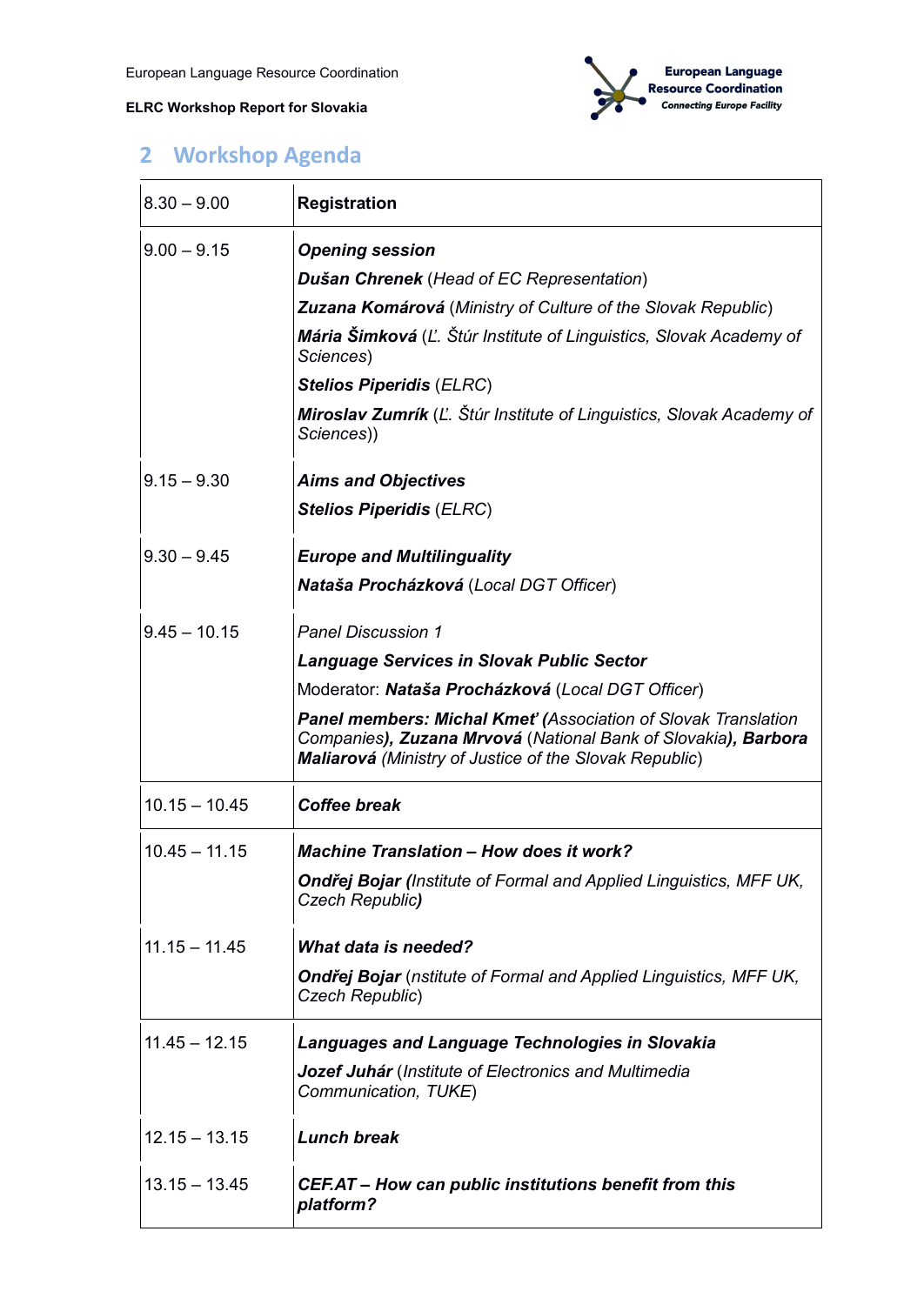

|                 | <b>Daniel Kluvanec</b> (Business Manager Adviser for MT, EC)                                                                                                                                                                     |
|-----------------|----------------------------------------------------------------------------------------------------------------------------------------------------------------------------------------------------------------------------------|
| $13.45 - 14.15$ | <b>Panel Discussion 2</b>                                                                                                                                                                                                        |
|                 | <b>Language Resources in Slovakia</b>                                                                                                                                                                                            |
|                 | Moderator: Mária Šimková (Ľ. Štúr Institute of Linguistics)                                                                                                                                                                      |
|                 | Panel members: Ladislav Hluchý (Institute of Informatics, Slovak<br>Academy of Sciences), Jozef Juhár (Institute of Electronics and<br>Multimedia Communication, TUKE), Daniel Kluvanec (Business<br>Manager Adviser for MT, EC) |
| $14.15 - 14.45$ | <b>Legal framework for contributing data</b>                                                                                                                                                                                     |
|                 | Róbert Dobrovodský (Ministry of Justice of the Slovak Republic<br>and University of Trnava), Magdaléna Miklošová (Ministry of<br><b>Culture of the Slovak Republic)</b>                                                          |
| $14.45 - 15.15$ | <b>Coffee break</b>                                                                                                                                                                                                              |
| $15.15 - 15.45$ | Data and language resources: practical aspects and "best<br>practice"                                                                                                                                                            |
|                 | <b>Stelios Piperidis (ELRC)</b>                                                                                                                                                                                                  |
| $15.45 - 16.15$ | How can we engage? (discussion and conclusions)                                                                                                                                                                                  |
|                 | Jana Levická (Ľ. Štúr Institute of Linguistics, Slovak Academy of<br>Sciences), Stelios Piperidis (ELRC)                                                                                                                         |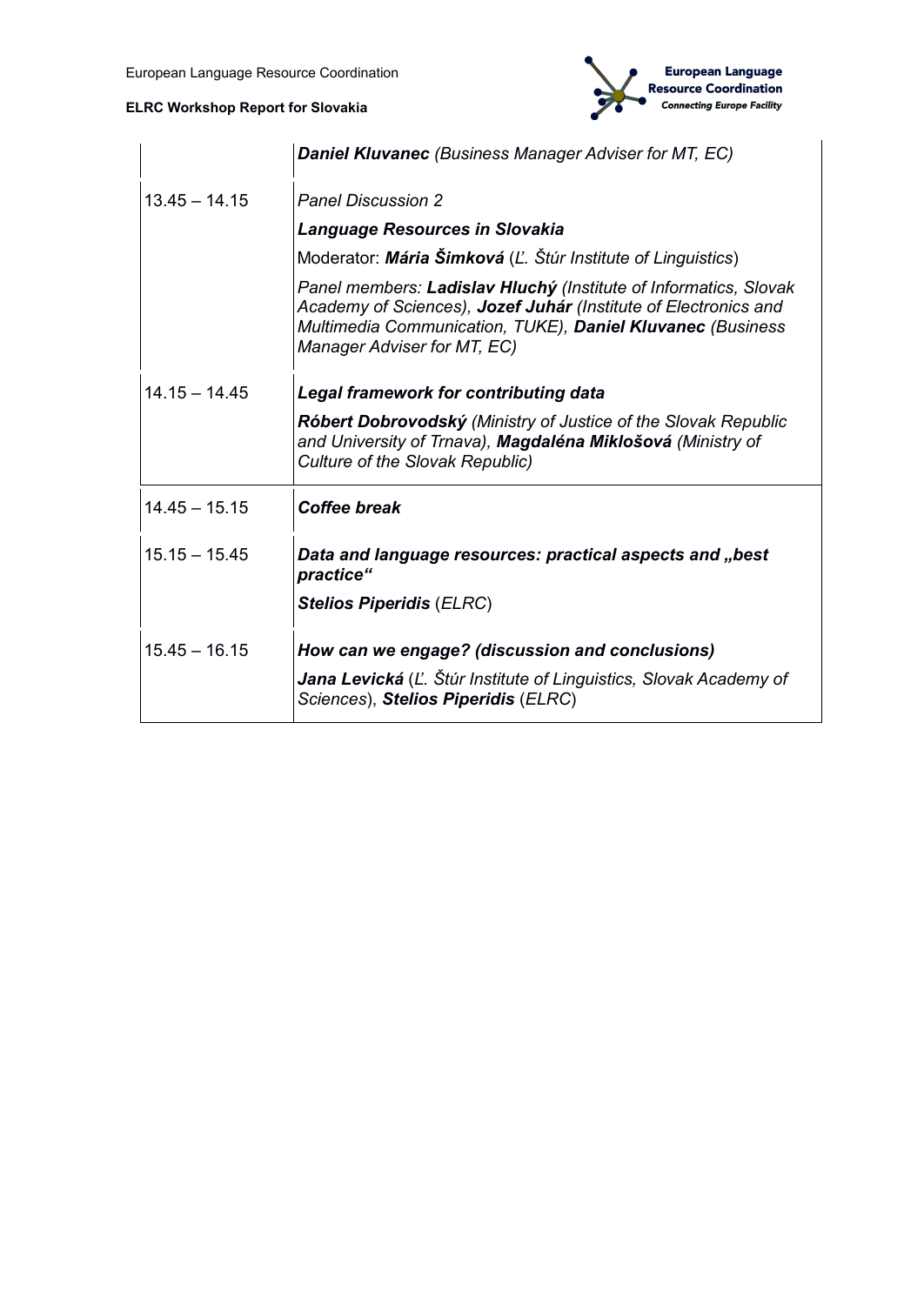

## <span id="page-5-0"></span>**3 Summary of Content of Sessions**

## <span id="page-5-1"></span>**3.1 Session 1: "Opening"**

In the opening session, Miroslav Zumrík, the local Technology NAP, welcomed the audience and introduced representatives from key institutions, organising or co-organising the workshop: Stelios Piperidis from ELRC, Dušan Chrenek, Head of the EC Representation in Slovakia, Zuzana Komárová, general director of the National Language and Arts Section from the Ministry of Culture of the Slovak Republic, and Mária Šimková, Head of the Slovak National Corpus, a department of Ľudovít Štúr Institute of Linguistics, Slovak Academy of Sciences. Each of them shortly presented their respective institutions and stressed the importance of Slovak language, quality translation and employing up-todate translation solutions in the Slovak public sector.

#### <span id="page-5-2"></span>**3.2 Session 2: "Aims and Objectives"**

Stelios Piperidis, the ELRC representative, stressed first the multilingual aspect of Europe and reiterated that there is one important barrier, namely the language barrier, which prevents the EU's market to become a really single market. He also introduced the CEF scene from the perspective of such a multilingual Digital Single Market strategy. He identified current multilingual challenges in the European public services and in the business sector in general and emphasized the support of the EC to digital multilingualism. He reported on the nature and the objectives of the CEF Digital and explained the rationale behind the CEF.AT platform and the expected benefits for public services in the individual countries. He also went through the workshop objectives and its logistics. He introduced ELRC and explained its relation to CEF and CEF.AT, while he briefly presented the main stakeholders, principles and goals of this endeavor. He stressed the main points of potential collaboration between ELRC and the public sector in view of the multilingualism support within the EU.

## <span id="page-5-3"></span>**3.3 Session 3: "Europe and Multilinguality"**

Nataša Procházková, the local DGT officer, showed in numbers and examples the nature of European languages and the challenges of translation, both within the DGT and in general. She reported on the aims of Single Digital Market strategy, CEF programme, CEF.AT platform, as well as on the platforms' benefits for both Slovakia and other member states.

## <span id="page-5-4"></span>**3.4 Session 4: "Machine Translation – how does it work"**

Ondřej Bojar, from the Institute of Formal and Applied Linguistics at Charles University in Prague, explained the mechanics of Machine Translation. He described the basic algorithms (in a simplified way), and development of a state-of-the-art machine translation system, by employing machine learning methods using parallel and monolingual corpora. He also showed examples of good practice in translation, and presented current results for Czech. He stressed that automatic translation is not and will not be perfect, but that keeps improving every year. Moreover, he stated that Czech and Slovak as morphologically rich languages require the continuation of research in terms of additional techniques for handling the rich inflection which together with low data availability (compared to English) results in so far lower quality of machine translation output than for English and other languages which have substantially more textual resources at their disposal.

#### <span id="page-5-5"></span>**3.5 Session 5: "What Data are used in Machine Translation"**

Ondřej Bojar then presented the types of data needed for building a state-of-the-art machine translation system, using current popular and good quality toolkits, such as the Moses toolkit (developed with the help and partial support from the EC in the past 10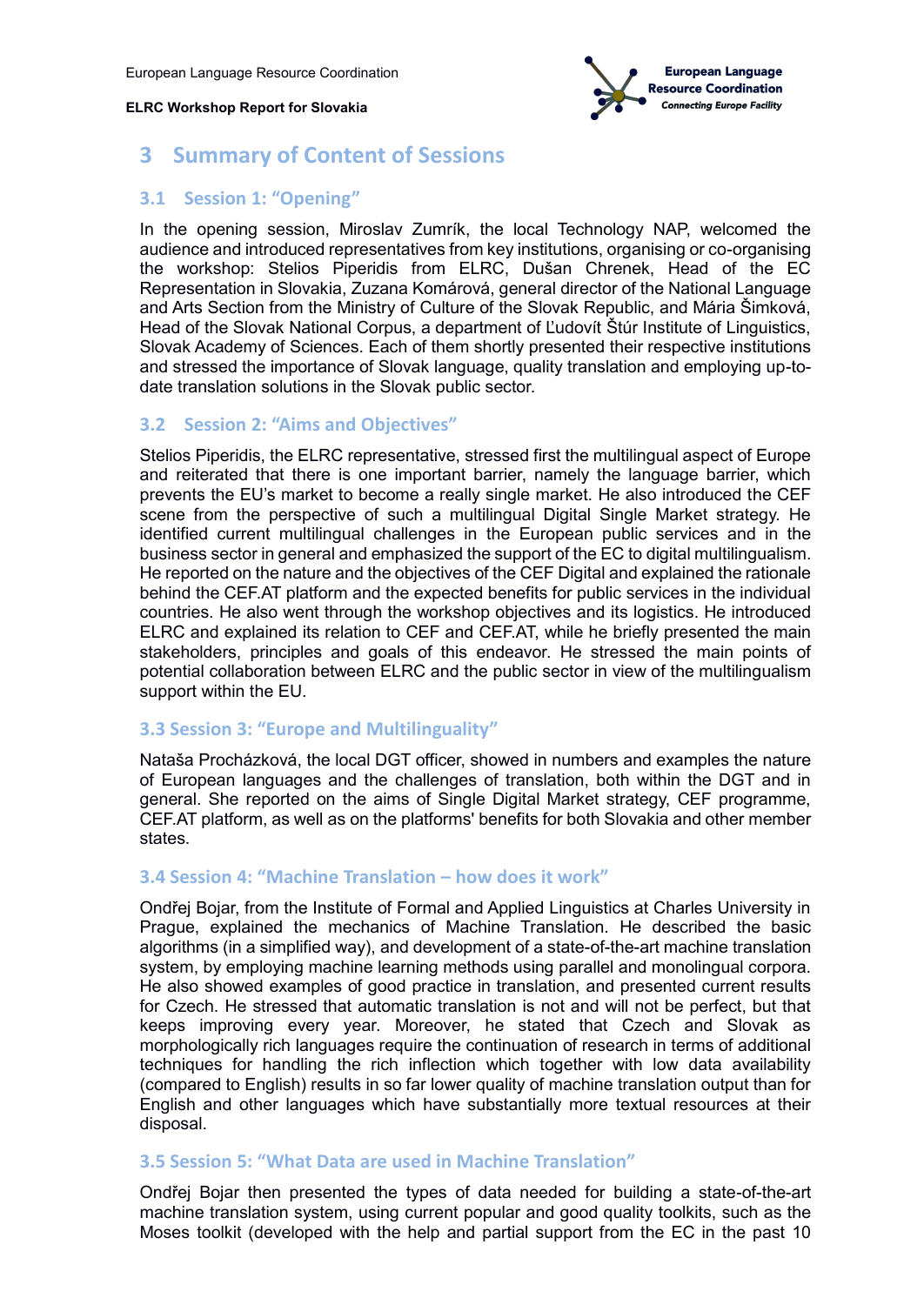

years; prof. Bojar is one of the early and major contributors to the Moses toolkit). He explained the use of parallel data (i.e., previously manually and high-quality translated texts) as well as the use of very large corpora of monolingual data, which are needed for reliable modeling of the correct sequences of words on the target side of the translation. He also stressed the importance of collecting and using large domain-oriented data, which are always scarce.

#### <span id="page-6-0"></span>**3.6 Session 6: "Languages and Language Technologies in Slovakia"**

This topic was presented by Jozef Juhár from the Department of Electronics and Multimedia Communication at the Technical University in Košice. Juhár outlined basic principles of language technologies in Slovaki are and then presented some language tools, corpuses, projects and software solutions within, e.g., automatic speech recognition, transcription and indexing of audiovisual records at the Technical University in Košice.

#### <span id="page-6-1"></span>**3.7 Session 7: "CEF.AT – how can Public Institutions benefit from this platform"**

The session's topic was presented by Daniel Kluvanec, the director of Business Development at the DGT in Brussels. Daniel Kluvanec talked about interactions between actors in the Member States and the EU, the role of Machine Translation and outlined various groups of MT users. He then elaborated on the MT@EC platform which is already available and the CEF.AT that is being built.

#### <span id="page-6-2"></span>**3.8 Session 8: "Legal framework for contributing Data"**

This session included two legal experts, Róbert Dobrovodský from the Ministry of Justice of the Slovak Republic and research affiliate at the Faculty of Law, the University of Trnava, as well as by Magdaléna Miklošová from the Ministry of Culture of the Slovak Republic, who concentrated especially on the amended Copyright Act. Both experts focused on complex legal issues of open data, open access and public sector. At the same time, Róbert Dobrovodský, the PSI Directive expert, stressed the acknowledgments, which the Slovak open database of acts and other legal documents within public sector has earned amongst foreign experts.

## <span id="page-6-3"></span>**3.9 Session 9: "Data and Language Resources: practical aspects and best practice"**

Stelios Piperidis explained the typical workflows and sharing possibilities, identification of resources and aspects of storing, licensing and distributing public language resources. He focused on issues such as identification of the data sources and datasets, the basic metadata documentation, data cleaning and privacy and ethics management as tasks in which the public sector providers will collaborate with ELRC. The presenter encouraged the audience to participate in these activities and work together with ELRC, and he showcased the mechanisms with which ELRC will fully support the providers throughout the whole process, i.e. the helpdesk and user forum mechanism, the ELRC repository and the ELRC website.

#### <span id="page-6-4"></span>**3.10 Session 10: "How can we engage (discussion and conclusion)"**

In this concluding session, Stelios Piperidis and Jana Levická, scientific affiliate at the Slovak National Corpus, Ľudovít Štúr Institute of Linguistics, sought to wrap-up the workshops' aims and conclusions and, most importantly, they tried to engage the audience in a broader discussion, feedback and consideration with respect to creating a network of future data contributors from the public sector.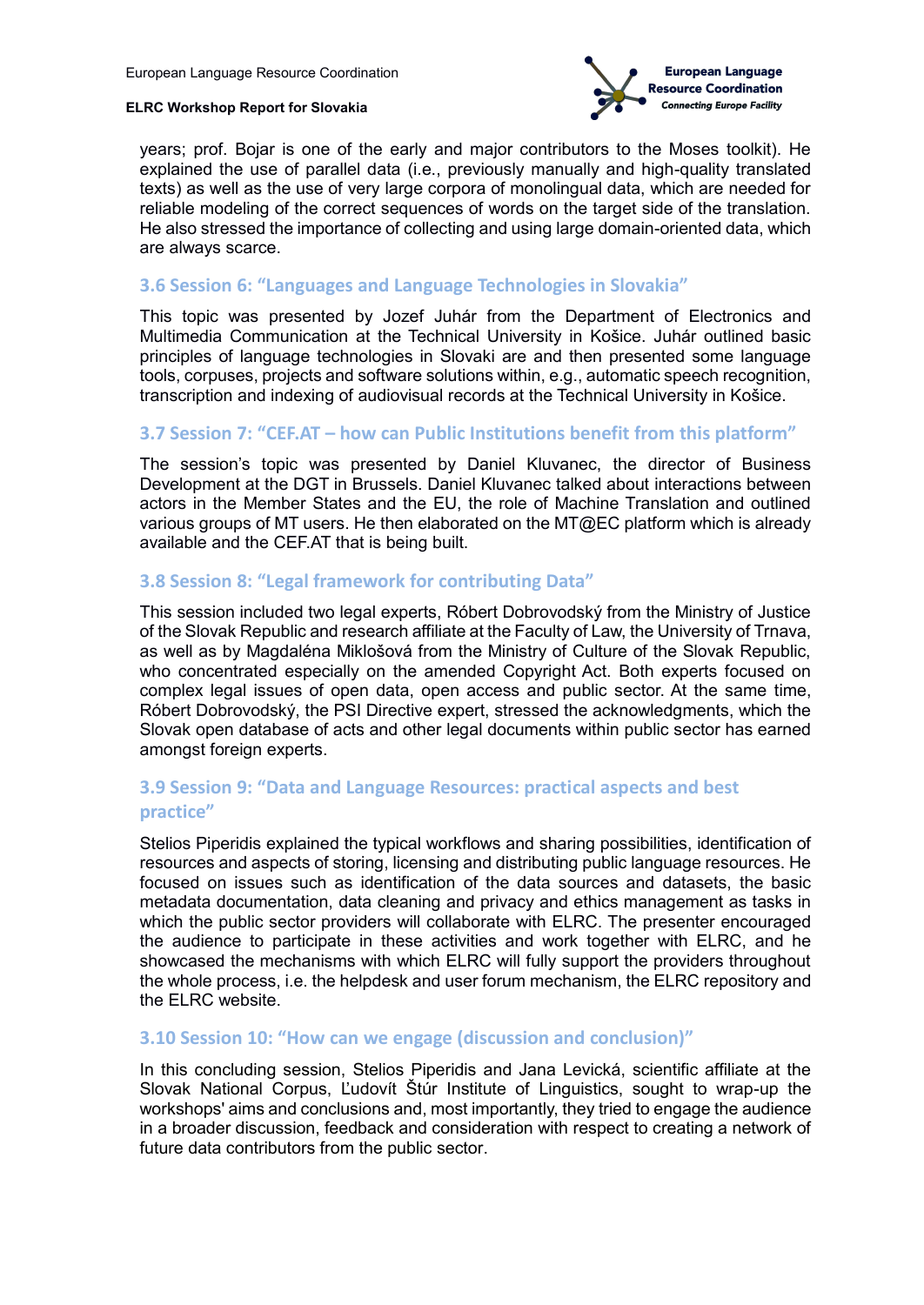

## <span id="page-7-0"></span>**4 Synthesis of Workshop Discussions**

#### <span id="page-7-1"></span>**4.1 Panel 1: Language Services in the Slovak Public Sector**

The first panel was moderated by the local DGT officer, Nataša Procházková, and attended by Michal Kmeť from the Association of Translation Companies of Slovakia, Zuzana Mrvová, the Head translator at the Department of International Relations, National Bank of Slovakia, and Barbora Maliarová from the Department of Expertise, Interpretation and Translation Services at the Ministry of Justice of the Slovak Republic. The panelists commented on the peculiarities and challenges of language services in the Slovak public sector, e. g. the lack of specialized language and translation departments in majority of public institutions, which makes the use of outsourcing quite inevitable and which consequently leads to lower quality and consistency of translated texts.

#### <span id="page-7-2"></span>**4.2 Panel 2: Language Resources in Slovakia**

The second panel was moderated by the Head of the Slovak National Corpus, Mária Šimková, and attended by Ladislav Hluchý from the Institute of Informatics, Slovak Academy of Sciences, Jozef Juhár from the Technical University in Košice and Daniel Kluvanec from DGT EC. The discussion focused on public textual and language resources in the National Corpus (primary, speech, dialect corpus, parallel corpora and specialized databases), as well as resources in other, mainly scientific institutions. The participants pointed out both achievements and challenges within the field (resulting from the IPR situation, weaker financial and technical support, complicated cooperation with commercial sphere), sketched the plan for building a corpus of public administration, and stressed the need for more resources.